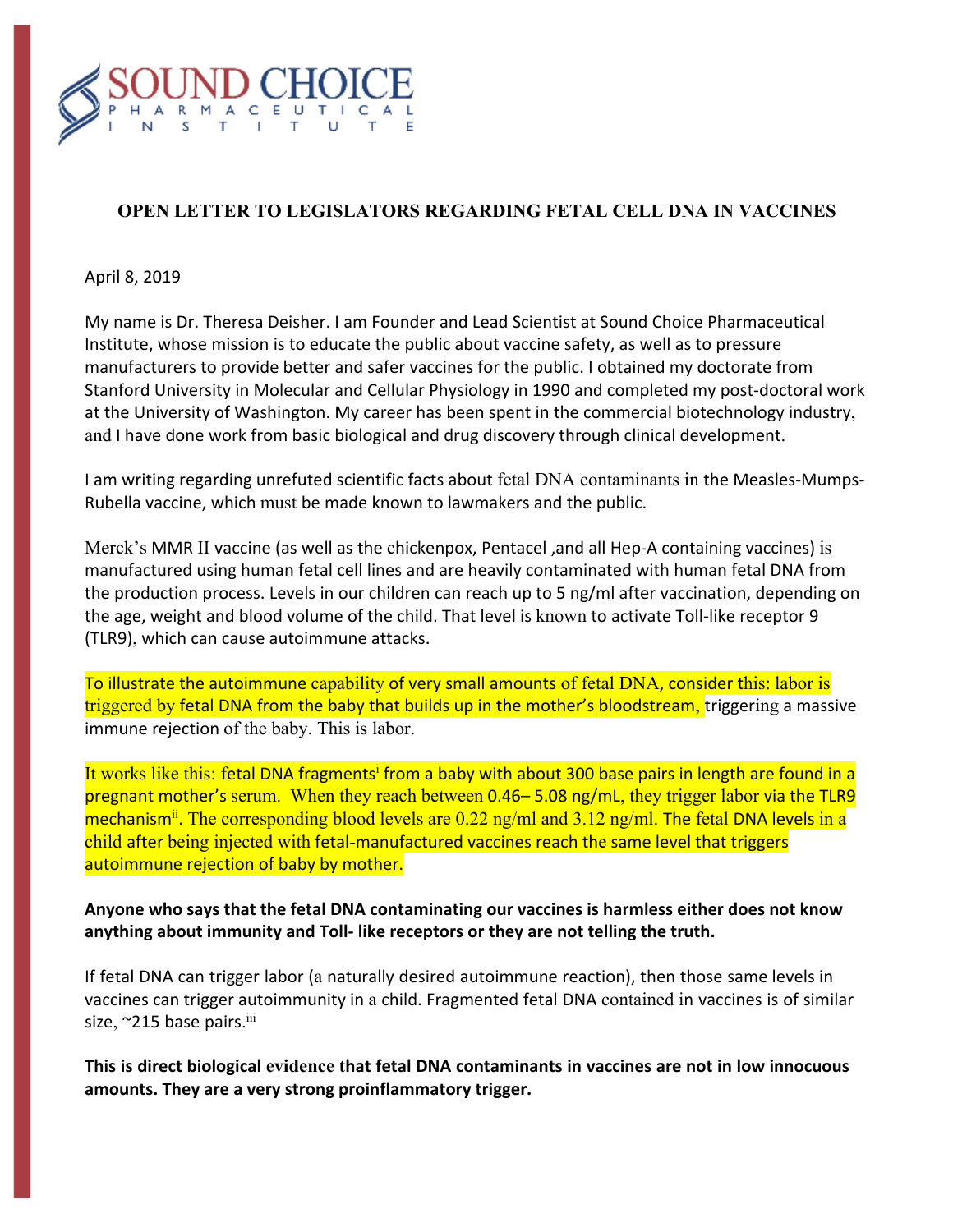

Administration of fragments of human fetal (primitive) non-self DNA to a child could generate an immune response that would also cross-react with the child's own DNA, since the contaminating DNA could have sections of overlap very similar to the child's own DNA.

Children with autistic disorder have antibodies against human DNA in their circulation that nonautistic children do not have. These antibodies may be involved in autoimmune attacks in autistic children. iv

Duke University demonstrated in a recently conducted study that significant improvements in behavior were observed when children with autism spectrum disorder were treated with their own banked autologous cord blood<sup>y</sup>. This treatment clearly shows that most children with autism are not born with it since genetic diseases like Down syndrome or muscular fibrosis cannot be treated with autologous stem cells. Therefore, an environmental trigger, or triggers, introduced to the world around 1980 when autism first began to rise, must be identified and eliminated or reduced in the environment.

- Strong change-point correlation exists between rising autism rates and the vaccine manufacturing switch from animal-derived cell lines for rubella vaccine to human aborted cell lines in the late  $70s^{vi}$ .
- The earliest change point for Autistic Disorder (AD) birth year was identified for 1981 for California and U.S. data, preceded by a switch in the manufacturing process:
	- o In January 1979, the FDA approved the manufacturing switch for the rubella virus from animal based (high passage virus, HPV-77, grown e.g. in duck embryo cells) to the human fetal cell line WI-38 using the RA27/3 virus strain<sup>vii</sup>. Both the newly approved monovalent rubella vaccine and a trivalent mumps, measles and rubella vaccine utilize the WI-38 fetal cell line for manufacturing of the rubella vaccine portion.
- Prior to 1980, autism spectrum disorder was a very rare, almost unknown disease. According to the figures of the CDC, the rate of autism in 2014 was 1 in 59 children, a very steep increase since just 2000, when it was 1 in 150. CDC: "The total costs per year for children with ASD in the United States were estimated to be between \$11.5 billion – \$60.9 billion (2011 US dollars)<sup>viii</sup>."
- Recently, duplications and de novo deletions have been recognized in up to 10% of simplex autism spectrum disorders, corroborating environmental triggers on the genetics of autism spectrum disordersix.
- The rubella portion of the MMR vaccine contains human derived fetal DNA contaminants of about 175 ngs, more than 10x over the recommended WHO threshold of 10 ng per vaccine dose<sup>x</sup>.
- No other drug on the market would receive FDA approval without thorough toxicity profiling (FDA follows international ICH guidelines) -> this was never conducted by the pharmaceutical industry for the DNA contamination in the MMR vaccine.
- Vaccines produced with human fetal cell lines contain cell debris and contaminating residual human DNA, which cannot be fully eliminated during the downstream purification process of the virus<sup>xi</sup>. Moreover, DNA is not only characterized by its sequence (ATCG), but also by its epigenetic modification (e.g. DNA methylation pattern etc.). This decoration is highly species specific, which is why non-human DNA will be eliminated through activation of TLR9 and consequent antibody production against the non-human DNA, while this is not necessarily the case with fetal human DNA.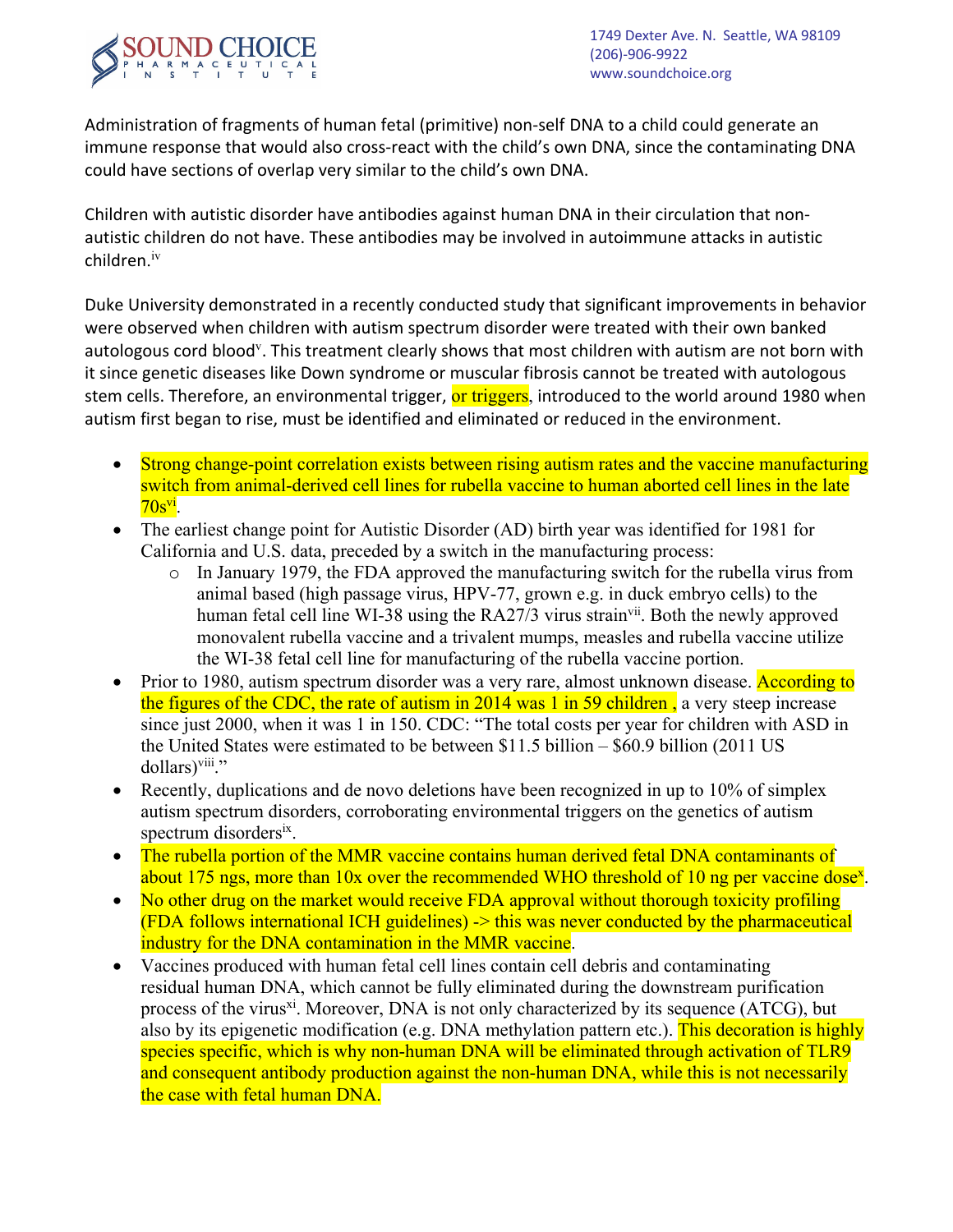

# **Injecting our children with human fetal DNA contaminants bears the risk of causing two wellestablished pathologies:**

1) Insertional mutagenesis: fetal human DNA incorporates into the child's DNA causing mutations. Gene therapy using small fragment homologous recombination has demonstrated that as low as 1.9 ng/ml of DNA fragments results in insertion into the genome of stem cells in 100% of mice injected<sup>xii</sup>. The levels of human fetal DNA fragments in our children after vaccination with MMR, Varivax (chickenpox) or Hepatitis A containing vaccines reach levels beyond 1.9 ng/ml. 2) Autoimmune disease: fetal human DNA triggers a child's immune system to attack his/her own body.

### **An additional concern: retrovirus contamination.**

Human endogenous retrovirus K (HERVK) is a contaminant in the measles/mumps/rubella vaccine<sup>xiii</sup>.

- $\bullet$  HERVK can be reactivated in humans<sup>xiv</sup>. It codes for a protein (integrase) specialized in integrating DNA into the human genome.
- Several autoimmune diseases have been associated with HERVK activity<sup>xy</sup>.
- It is also in the same family of retroviruses as the MMLV virus used in a gene therapy trial, in which inappropriate gene insertion (insertional mutagenesis) led to subsequent additional somatic mutations and cancer in 4 of 9 young boys $^{xvi}$ .
- It is therefore possible that the HERVK gene fragment present in the MMR vaccine is active, codes for the integrase or the envelope protein, and thus has the potential to induce gene insertion, fostering insertional mutagenesis and autoimmunity.

The presence of both the high level contaminating fetal DNA as well as the HERVK contamination in the MMR vaccine is an unstudied risk with huge implications and dangers for individual and public health.

## **Solution: Pressure manufacturers to switch back to animal cell line derived rubella vaccines as was successfully done in Japan**:

- o Based on Takahashi strains of live attenuated rubella virus, produced on rabbit kidney cells. A single dose of this vaccine has been recently proven to retain immunity for at least 10 years when rubella was under regional control<sup>xvii</sup>.
- o Split MMR vaccine into three individually offered options as done in Japan.

The MMR vaccine manufacturing process needs to be changed to address and eliminate the above risks for the public.

Thank you for your consideration. I will be happy to address any questions you may have concerning the above.

Sincerely,

#### **Theresa A. Deisher, Ph.D.**